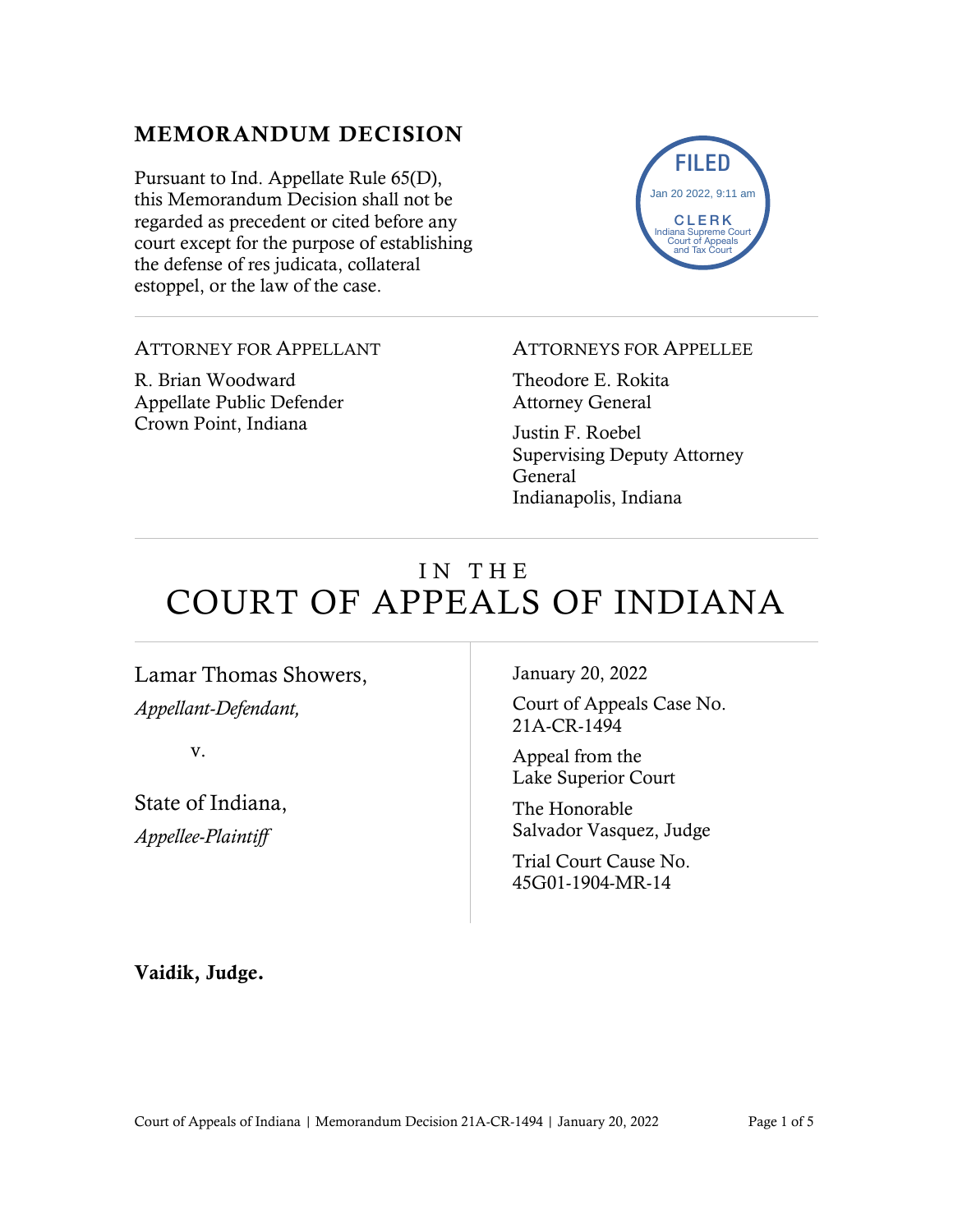## Case Summary

[1] Lamar Thomas Showers appeals his conviction for murder. We affirm.

### Facts and Procedural History

- [2] Around 4:30 p.m. on April 17, 2019, Showers and his eight-month-pregnant girlfriend, Diamond Patrick, went to a gas station in Gary. The gas station had a surveillance camera outside, which captured the following events. *See* Ex. 1A ("ch15" file). Diamond, who was driving, parked at a gas pump and went inside the store to pay. Showers stayed in the car. When Diamond returned to the car, Showers got out and started pumping gas.
- [3] At about the same time, nineteen-year-old Darienn Hill pulled up to a gas pump next to Diamond and Showers and walked into the store. After Showers finished pumping, he also walked into the store. Hill exited the store first and got in his car. Showers exited soon thereafter and got in his car. As Diamond prepared to drive away, Hill got out of his car again and walked back toward the store. Just as he was about to enter the store, Hill turned around and gestured toward Showers. Showers got out of his car and approached Hill with a gun in his right hand pointed toward the ground. Hill, who was unarmed, held open the left door to the store as the two men argued. After about twenty seconds, Diamond got out of the car and approached the men. Diamond grabbed Showers's left arm and started pulling him back toward the car. As Hill let go of the left door, turned around, and walked in the store, Showers pulled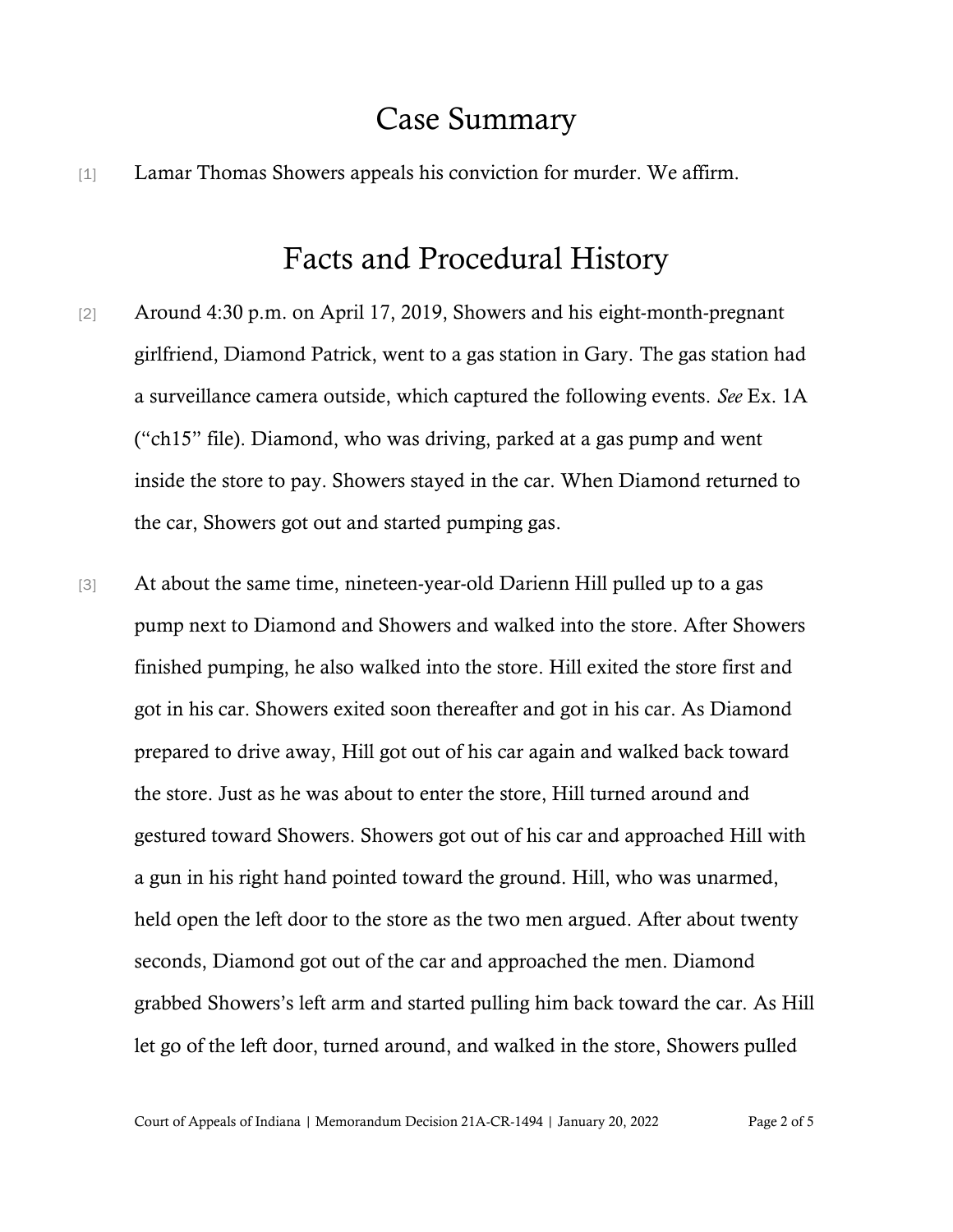away from Diamond, turned around to face the store, raised his gun, and fired two shots (one shot went through the glass of the left door and the other shot went through the glass of the right door, *see* Exs. 29 & 30). The following still image shows Diamond trying to push Showers away as he fired the shots:



Ex. 66. One of the bullets entered the back of Hill's head and lodged in his brain, killing him. He collapsed inside the store, about a foot from the door.

[4] The State charged Showers with murder and a firearm enhancement. At trial, the jury was instructed on murder as well as the lesser-included offenses of voluntary manslaughter and reckless homicide. During closing argument, defense counsel asked the jury to find Showers guilty of reckless homicide, not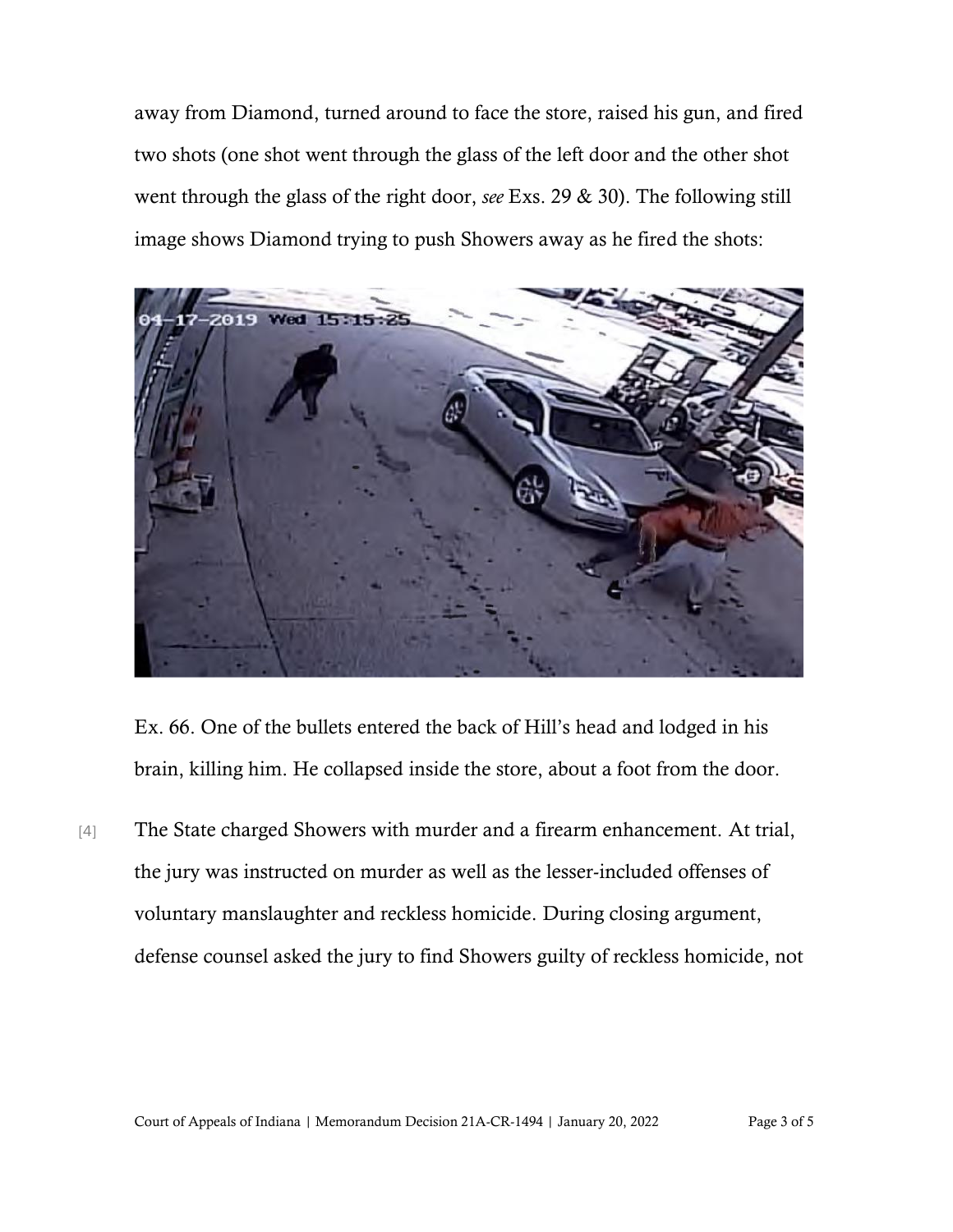murder. *See* Tr. Vol. IV p. 142.<sup>1</sup> Defense counsel argued Showers fired a "wild shot" that ricocheted before entering the back of Hill's head: "Did that bullet ricochet the upper left, the most likely bullet path to have struck and caused the fatal injury to Mr. Hill? I don't know. Neither do they." *Id.* at 136, 137.

- [5] The jury found Showers guilty of murder. Showers then pled guilty to the firearm enhancement. The trial court sentenced Showers to fifty-five years for murder enhanced by five years for the use of the gun.
- [6] Showers now appeals.

# Discussion and Decision

[7] Showers contends the evidence is insufficient to support his murder conviction. When reviewing such claims, we neither reweigh the evidence nor judge the credibility of witnesses. *Willis v. State*, 27 N.E.3d 1065, 1066 (Ind. 2015). We only consider the evidence supporting the verdict and any reasonable inferences that can be drawn from the evidence. *Id.* A conviction will be affirmed if there is substantial evidence of probative value to support each element of the offense such that a reasonable trier of fact could have found the defendant guilty beyond a reasonable doubt. *Id.*

 $1$  Two versions of the transcript were submitted. We use the version received on October 6, 2021.

Court of Appeals of Indiana | Memorandum Decision 21A-CR-1494 | January 20, 2022 Page 4 of 5